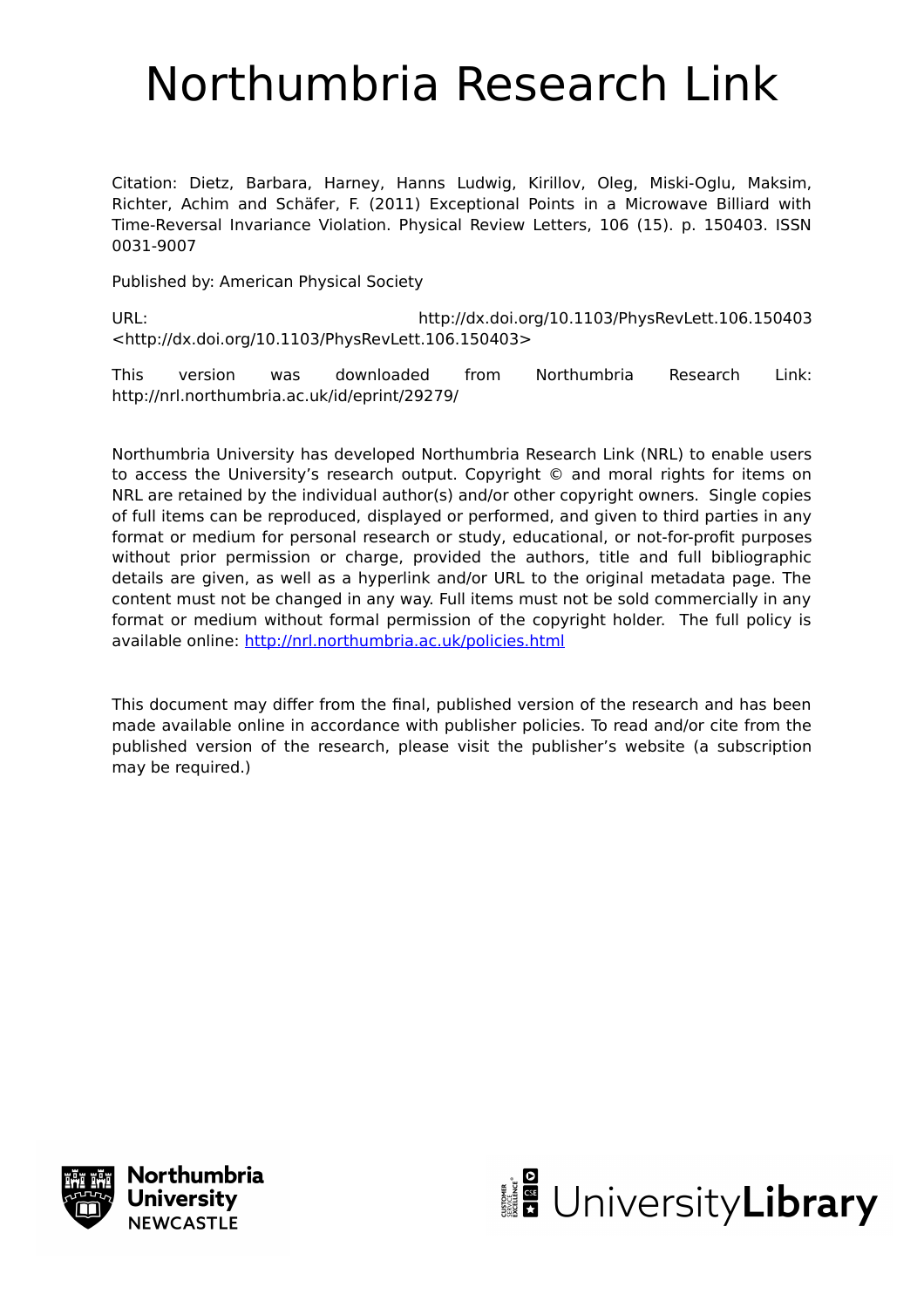## <span id="page-1-1"></span>Exceptional Points in a Microwave Billiard with Time-Reversal Invariance Violation

B. Dietz,<sup>1</sup> H. L. Harney,<sup>2</sup> O. N. Kirillov,<sup>3</sup> M. Miski-Oglu,<sup>1</sup> A. Richter,<sup>1,4[,\\*](#page-4-0)</sup> and F. Schäfer<sup>1,5</sup>

<sup>1</sup>Institut für Kernphysik, Technische Universität Darmstadt, D-64289 Darmstadt, Germany<br><sup>2</sup>Max Planck Institut für Kernphysik, D-60020 Heidelberg Germany

 $2$ Max-Planck-Institut für Kernphysik, D-69029 Heidelberg, Germany

<sup>3</sup>FWSH, Helmholtz-Zentrum Dresden-Rossendorf, Post Office Box 510119, D-01314 Dresden, Germany

 ${}^{4}ECT$ <sup>\*</sup>, Villa Tambosi, I-38123 Villazzano (Trento), Italy

 ${}^{5}$ LENS, University of Florence, I-50019 Sesto-Fiorentino (Firenze), Italy

(Received 13 August 2010; published 15 April 2011)

We report on the experimental study of an exceptional point (EP) in a dissipative microwave billiard with induced time-reversal invariance  $(\mathcal{T})$  violation. The associated two-state Hamiltonian is non-Hermitian and nonsymmetric. It is determined experimentally on a narrow grid in a parameter plane around the EP. At the EP the size of  $\mathcal T$  violation is given by the relative phase of the eigenvector components. The eigenvectors are adiabatically transported around the EP, whereupon they gather geometric phases and in addition geometric amplitudes different from unity.

DOI: [10.1103/PhysRevLett.106.150403](http://dx.doi.org/10.1103/PhysRevLett.106.150403) PACS numbers: 03.65.Vf, 02.10.Yn, 05.45.Mt, 11.30.Er

We present experimental studies of two nearly degenerate eigenmodes in a dissipative microwave cavity with induced  $\mathcal T$  violation. The Hamiltonian is not Hermitian [\[1–](#page-4-1)[4](#page-4-2)] and thus may possess an exceptional point (EP), where two or more eigenvalues and also the associated eigenvectors coalesce. In contrast, at a degeneracy of a Hermitian Hamiltonian, a so-called diabolical point (DP), the eigenvectors are linearly independent [[5,](#page-4-3)[6\]](#page-4-4). The occurrence of EPs [\[2,](#page-4-5)[7](#page-4-6)] in the spectrum of a dissipative system was studied in quantum physics [[8\]](#page-4-7) as well as in classical physics [\[9](#page-4-8)]. The first experimental evidence of EPs came from flat microwave cavities [\[10–](#page-4-9)[13](#page-4-10)], which are analogues of quantum billiards [[14\]](#page-4-11). Subsequently EPs were observed in coupled electronic circuits [\[15\]](#page-4-12) and recently in chaotic microcavities and atom-cavity quantum composites [\[16\]](#page-4-13). The present contribution is the first experimental study of an EP under  $\mathcal T$  violation. It is induced via magnetization of a ferrite inside the cavity by an external field  $B$  [\[17\]](#page-4-14).  $\mathcal T$  violation caused by B is commonly distinguished from dissipation [\[18\]](#page-4-15). For a nondissipative system with broken  $\mathcal T$  invariance  $(B \neq 0)$  the Hamiltonian is Hermitian. For a dissipative system the energy is not conserved such that for  $B = 0$  it is described by a complex symmetric Hamiltonian. This case is referred to as the  $\mathcal T$ -invariant one [[18](#page-4-15)].

To realize a coalescence of a doublet of eigenmodes in the experiment two parameters are varied. Since the doublets are well separated from neighboring resonances, the effective Hamiltonian is two-dimensional. Its four complex elements are determined on a narrow grid in the parameter plane, thus yielding an unprecedented set of data. This allows us (i) to quantify the size of  $\mathcal T$  violation and (ii) to measure to a high precision the geometric phase [\[5,](#page-4-3)[6](#page-4-4)] and the geometric amplitude [[1](#page-4-1),[19](#page-4-16),[20](#page-4-17)] that the eigenvectors gather when encircling an EP. An earlier rule [\[11\]](#page-4-18) is generalized to the case of  $\mathcal T$  violation [[1\]](#page-4-1).

The setup is similar to that used in [[11](#page-4-18),[12](#page-4-19)]. The resonator is constructed from three 5 mm thick copper plates, which are sandwiched on top of each other. The center plate has a hole with the shape of two half circles of 250 mm in diameter, which are separated by a 10 mm bar of copper except for an opening of 80 mm length (see the inset of Fig. [1](#page-1-0)). The opening allows a coupling of the electric field modes excited in each half circle, which is varied with a movable gate of copper of length 80 mm and width 3 mm inserted through a small slit in the top plate and operated by a micrometer stepper motor. The bottom of this gate is tilted for a precise setting of the coupling. When closing the gate it eventually plunges into a notch in the bottom plate. Its lifting s defines one parameter with

<span id="page-1-0"></span>

FIG. 1. Spectra measured at antenna 1 (solid) and 2 (dashed) for  $s = 1.66$  mm,  $\delta = 41.50$  mm,  $B = 53$  mT. We observe a single resonance at antenna 2, and a much broader one with a shoulder at the peak position of the former at antenna 1. Thus one eigenmode is localized in the right part of the cavity, whereas the second one penetrates from the left into the right one. Inset: top view (to scale) of the microwave cavity. Both halves are connected via an opening of size s (gray bar). A semicircular Teflon disk (gray) is put at a distance  $\delta$  from the center, a ferrite at F.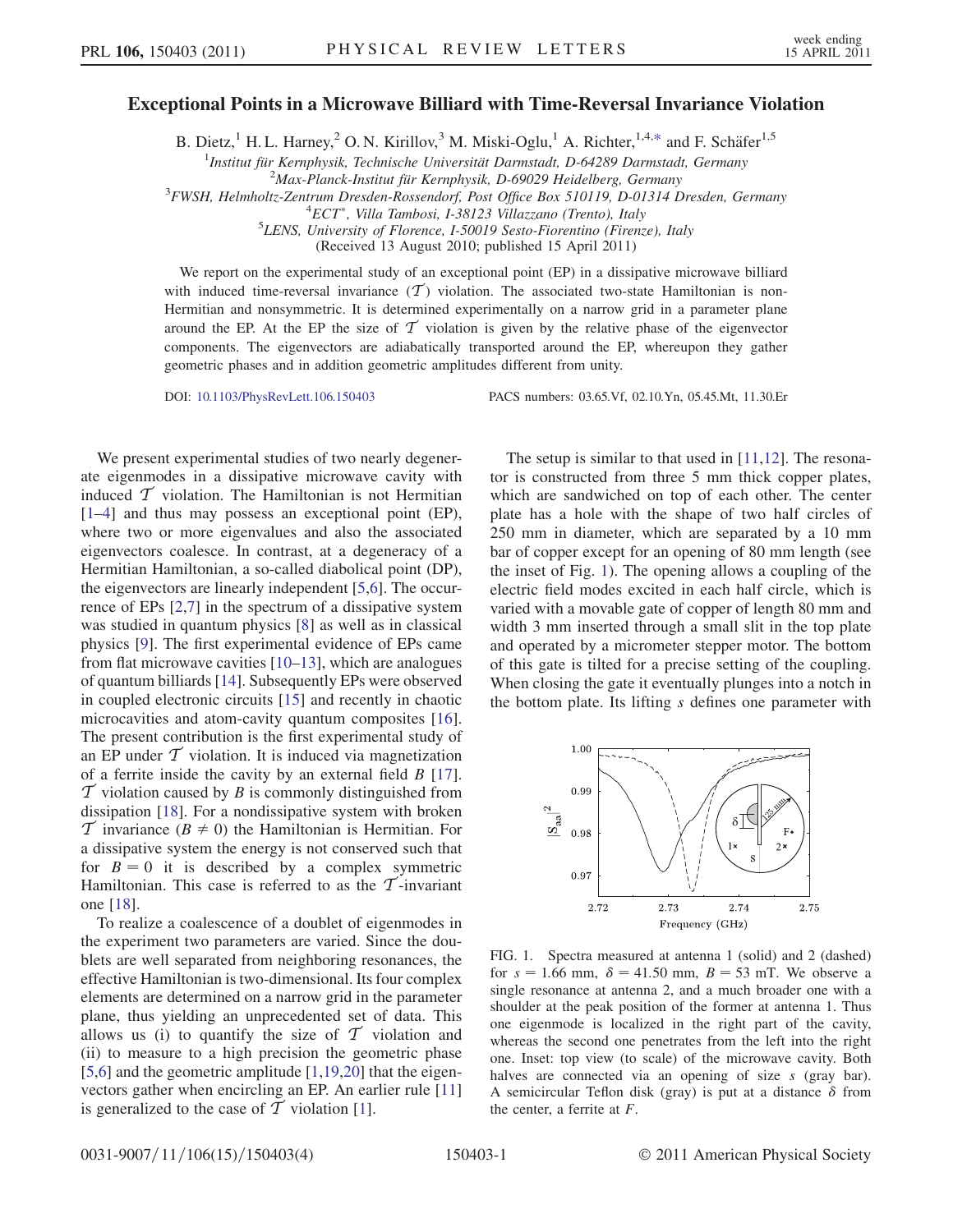0 mm (no coupling)  $\leq s \leq 9$  mm (full coupling). The left half of the cavity in Fig. 1 contains a movable semicircular half of the cavity in Fig. [1](#page-1-0) contains a movable semicircular Teflon piece with diameter 60 mm and height 5 mm connected via a thin snell to another stepper motor. Its displacement with respect to the center of the cavity defines the other parameter  $\delta$ .

A pointlike dipole antenna intrudes into each half of the cavity. A vectorial network analyzer Agilent PNA 5230 A couples microwaves into the cavity through one antenna a and measures amplitude and phase of the signal received at the same or the other antenna b relative to the input signal. In this way the complex element  $S_{ba}$  of the scattering matrix S is determined. To induce  $\mathcal T$  violation, a cylindrical ferrite of diameter 4 mm and height 5 mm [\[17\]](#page-4-14) is put in the right part of the cavity and magnetized by two permanent magnets, which are mounted above and below the cavity. Magnetic field strengths  $0 \text{ mT} \leq R \leq 90 \text{ mT}$  are obtained by varying their distance. To  $B \le 90$  mT are obtained by varying their distance. To scan the parameter space spanned by  $(s, \delta)$  the two scan the parameter space spanned by  $(s, \delta)$ , the two stepper motors and the vectorial network analyzer are controlled by a PC. The four S-matrix elements  $S_{ba}(f)$ ,  ${a, b} \in {1, 2}$  are measured in the parameter plane with the resolution  $\Delta s = \Delta \delta = 0.01$  mm and a frequency step  $\Delta f = 10$  kHz. The frequency range of 40 MHz is determined by the spread of the resonance doublet. Lack of reciprocity, i.e.,  $S_{12} \neq S_{21}$ , is the signature for  $\mathcal T$  viola-tion [\[17\]](#page-4-14). Figure [1](#page-1-0) shows two typical spectra for  $|S_{aa}|^2$ <br>with  $a = 1, 2$  Additional measurements include neighwith  $a = 1$ , 2. Additional measurements include neighboring resonances, situated about 250 MHz away from the region of interest, to account for their residual influence. In the considered frequency range the electric field vector is perpendicular to the top and bottom plates. Then, the Helmholtz equation is identical to the Schrödinger equation for the corresponding quantum billiard [\[14,](#page-4-11)[21\]](#page-4-20). Consequently, the results provide insight into the associated quantum problem. In previous experiments [[11](#page-4-18),[12](#page-4-19)] an EP was located by determining for each parameter setting the real and imaginary parts of the eigenvalues as the frequencies  $f_{1,2}$  and the widths  $\Gamma_{1,2}$ of the resonances from a fit of a Breit-Wigner function. This procedure, however, fails at the EP because there the line shape is not a first order pole of the S matrix but rather the sum of a first and a second order pole [[4](#page-4-2)[,13\]](#page-4-10). Therefore, the coalescence of the eigenvectors should also be incorporated [\[12](#page-4-19)[,13\]](#page-4-10). We determine the two-state Hamiltonian  $H$  and its eigenvalues and eigenvectors explicitly for every setting of s,  $\delta$ , B from the measured S-matrix elements via the method presented in [\[17\]](#page-4-14). There, we showed that for two pointlike antennas a resonance doublet is well described by the two-channel S matrix  $S(f) = 1 - 2\pi i W^{\dagger} (f_1 - H)^{-1} W$ . The matrix  $W = (W)$  couples the resonant states  $\mu = 1, 2$  to the  $W = (W_{\mu a})$  couples the resonant states  $\mu = 1, 2$  to the antennas  $a = 1$ , 2. It is real since that coupling conserves  $\mathcal T$ . The Hamiltonian H comprises dissipation in the resonator walls and the ferrite, and  $\mathcal T$  violation and thus is neither Hermitian nor symmetric. Its general form reads

$$
H = \begin{pmatrix} e_1 & H_{12}^S - iH_{12}^A \\ H_{12}^S + iH_{12}^A & e_2 \end{pmatrix}.
$$
 (1)

<span id="page-2-0"></span>The quantities  $e_1 \pm e_2$ ,  $H_{12}^S$ , and  $H_{12}^A$  are complex expansion coefficients with respect to the unit and the Pauli sion coefficients with respect to the unit and the Pauli matrices. The ansatz for S was tested thoroughly by fitting it to S-matrix elements measured with and without magnetization of the ferrite. In the latter case the antisymmetric part  $H_{12}^A$  $H_{12}^A$  $H_{12}^A$  vanishes [[11](#page-4-18),12]. Fitting the S matrix to the four measured excitation functions  $S_{ba}(f)$  yields the matrices  $H$  and  $W$  up to common real orthogonal basis transformations. We define the basis such that  $(H_{12}^S + iH_{12}^A)/(H_{12}^S - iH_{12}^A) = \exp(2i\tau)$  is a phase factor.<br>Thus  $\mathcal T$  violation is expressed by a real phase  $\tau$ . This is Thus,  $\mathcal T$  violation is expressed by a real phase  $\tau$ . This is the usual practice in physics, e.g., for nuclear reactions [\[22\]](#page-4-21), and for weak and electromagnetic decay [\[23\]](#page-4-22).

The eigenvalues of  $H$  in Eq. ([1\)](#page-2-0) coalesce to an EP when  $H_{12}^{S^2} + H_{12}^{A^2} + (e_1 - e_2)^2/4 = 0$  but not all three terms<br>vanish Figure 2 shows one example for a search of the vanish. Figure [2](#page-2-1) shows one example for a search of the EP. Keeping  $s = 1.66$  mm and  $B = 53$  mT fixed, the real and imaginary parts of the eigenvalues,  $f_i$  and  $\Gamma_i$ , are plotted vs  $\delta$ . At  $(s_{EP}, \delta_{EP}) = (1.66 \pm 0.01, 41.25 \pm 0.01)$  mm the encounter of the eigenvalues is closest. To find the  $\delta$  value for the coalescence of the eigenvectors  $|r_k\rangle$ ,  $k = 1, 2$ , the ratios  $v_k = r_{k1}/r_{k2} = |v_k|e^{i\Phi_k}$  of their components are determined [[6](#page-4-4)]. The right part of Fig. [2](#page-2-1) demonstrates that it also equals  $\delta_{\text{EP}} = 41.25$  mm. Indeed, as will be evidenced in further tests below, both the eigenvalues and the eigenvectors cross at  $(s_{EP}, \delta_{EP})$ . At the EP the only eigenvector of  $H$  is [[3](#page-4-23)]

$$
|r_{\rm EP}\rangle = \begin{pmatrix} ie^{i\tau} \\ 1 \end{pmatrix}.
$$
 (2)

The ratio of its components is a phase factor. For T-conserving systems the phase is  $\Phi_{EP} = \pi/2$  [[12](#page-4-19)] as confirmed by Fig. 3 at  $B = 0$  With T violation  $\Phi_{EP} =$ confirmed by Fig. [3](#page-3-0) at  $B = 0$ . With T violation  $\Phi_{\text{FP}} =$  $\tau + \frac{\pi}{2}$  and thus provides a measure for  $\tau$ . Figure [3](#page-3-0) shows<br>that  $\tau$  goes through a maximum with increasing B that  $\tau$  goes through a maximum with increasing B. We identify this with the ferromagnetic resonance resulting

<span id="page-2-1"></span>

FIG. 2. Left panels: Real and imaginary parts of the eigenvalues,  $f_{1,2}$  and  $\overline{\Gamma}_{1,2}$ , as functions of  $\delta$  at  $s = s_{EP} = 1.66$  mm and  $R = 53$  mT. Around  $\delta = \delta_{-1} = 41.25$  mm, they are closest  $B = 53$  mT. Around  $\delta = \delta_{EP} = 41.25$  mm they are closest. Right panels: Modulus and phase of the ratios  $v_{1,2}$  =  $|\nu_{1,2}|e^{i\Phi_{1,2}}$  of the components of the associated eigenvectors. They are also closest at  $\delta \approx 41.25$  mm. For  $\delta \leq \delta_{EP}$  the upper<br>curves correspond to respectively f. F.  $|\nu_{\text{el}}|$  do. curves correspond to, respectively,  $f_1$ ,  $\Gamma_1$ ,  $|\nu_2|$ ,  $\Phi_2$ .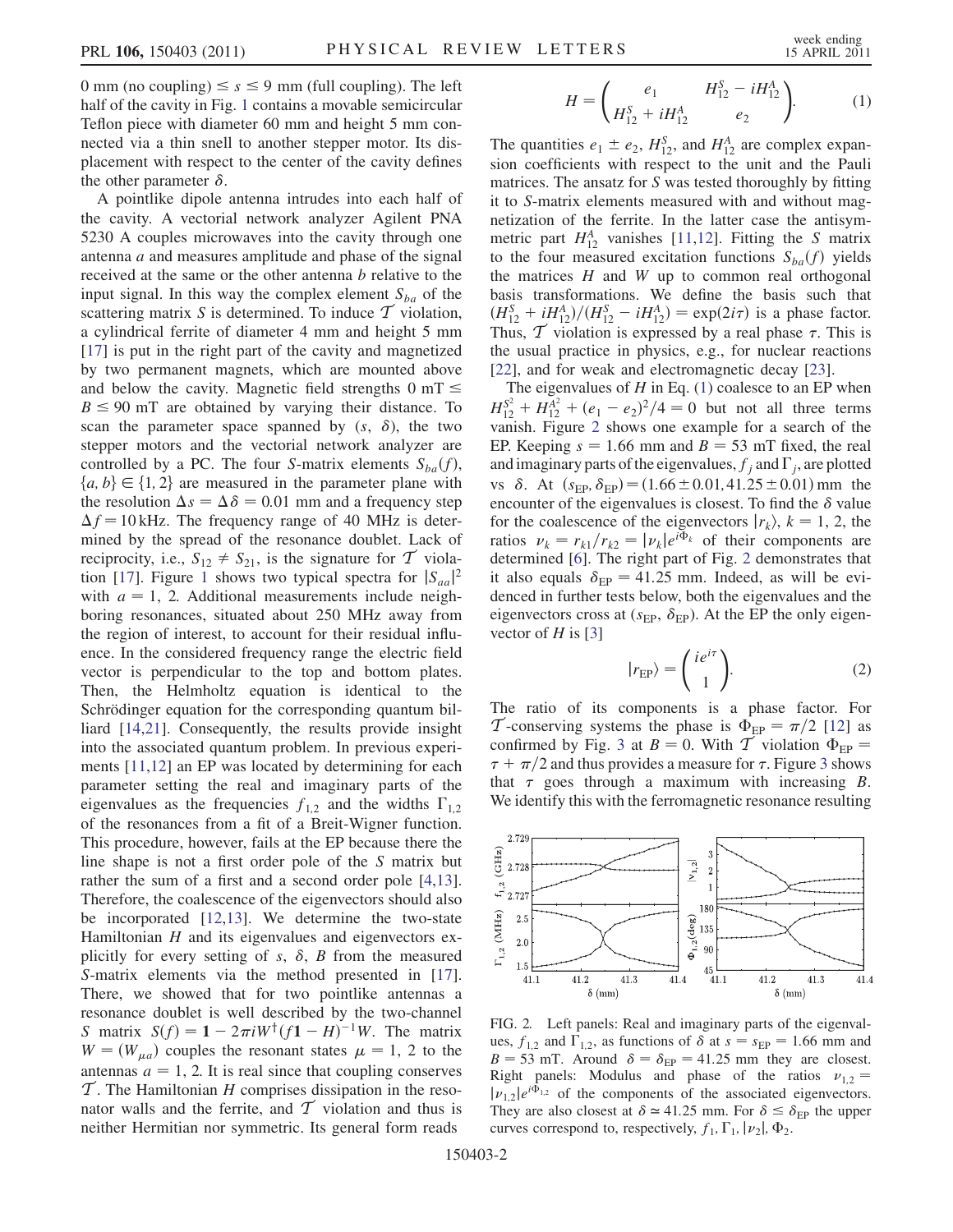from the coupling of the rf magnetic field to the spins in the ferrite. In Ref. [\[17\]](#page-4-14) the  $\mathcal T$ -violating matrix element  $iH_{12}^A$  has been expressed by a resonance formula which yields the solid curve for  $\Phi_{\text{FP}}(B)$ .

Figure [4\(a\)](#page-3-1) shows at  $B = 53$  mT around an EP the differences of the complex eigenvalues,  $f_{1,2}$  (blue, left of EP) and  $\Gamma_{1,2}$  (orange, right of EP); [4\(b\)](#page-3-1) those of the phases  $\Phi_{1,2}$  (orange, left of EP) and of the moduli  $|\nu_{1,2}|$ (green, right of EP). The darker the color the smaller is the respective difference. The darkest color visualizes the branch cut along which it vanishes. The panels of Fig. [2](#page-2-1) are cuts through the respective ones of Fig. [4](#page-3-2) at  $s = 1.66$  mm. We observe that  $|f_1 - f_2|$  and  $|\Phi_1 - \Phi_2|$ are small and thus visible only to the left of the EP,  $|\Gamma_1 - \Gamma_2|$  and  $||\nu_1| - |\nu_2||$  to its right. That the branch<br>cuts all extend from one common point into opposite cuts all extend from one common point into opposite directions proves that this is an EP [[2,](#page-4-5)[6](#page-4-4)[,16\]](#page-4-13).

For systems with  $\mathcal T$  violation the geometric phase  $\gamma$ gathered by the eigenvectors around an EP is predicted to be complex, yielding a geometric amplitude  $e^{-Im \gamma} \neq 1$  [[1\]](#page-4-1). To check this we choose contours around the EP for the six values of B considered in Fig. [3.](#page-3-0) One example is shown in Fig. [4.](#page-3-2) It consists of two different loops [[20](#page-4-17)]. The path is parametrized by a real variable t with initial value  $t = 0$  at their intersection. After the first encircling  $t = t_1$ ; after the second  $t = t_2$ . In [[11](#page-4-18),[24](#page-4-24)] the geometric phase gathered around a diabolical point, respectively, an EP, was obtained for just a few parameter settings, because the procedure—the measurement of the electric field intensity distribution—is very time consuming. We now have the possibility to determine the left and right eigenvectors,  $\langle l_i(t)|$  and  $|r_i(t)\rangle$ ,  $j = 1, 2$  $j = 1, 2$  $j = 1, 2$  of H in Eq. (1) on a much narrower grid of the parameter plane. In distinction to previous numerical works they are biorthonormalized at each point t of the contour such that  $\langle l_i(t)|r_i(t)\rangle = 1$ . Defining in analogy to the  $\mathcal T$ -conserving case [\[11\]](#page-4-18)  $\mathcal{B} = \frac{(e_1 - e_2)}{2} / \sqrt{H_{12}^{S^2} + H_{12}^{A^2}}$ , tan  $\theta = \sqrt{1 + \mathcal{B}^2} - \mathcal{B}$  yields for the right eigenvectors [\[1](#page-4-1)]

<span id="page-3-0"></span>

FIG. 3. Phase (dots) of the ratio  $\nu_{\rm EP}$  of the eigenvector components at the EP as a function of the magnetization of the ferrite. For the  $\mathcal T$ -conserving case the known result [[12](#page-4-19)] of 90 $^{\circ}$ (dashed horizontal line) is recovered. The model for the  $\mathcal T$ -violating matrix element  $iH_{12}^A$  in terms of the ferromagnetic resonance yields the solid line. The vertical bar indicates the range of *B* where the ferromagnetic resonance is expected.

<span id="page-3-3"></span>
$$
|r_1(t)\rangle = \begin{pmatrix} e^{-i\tau/2}\cos\theta \\ e^{i\tau/2}\sin\theta \end{pmatrix}, \qquad |r_2(t)\rangle = \begin{pmatrix} -e^{-i\tau/2}\sin\theta \\ e^{i\tau/2}\cos\theta \end{pmatrix}.
$$
\n(3)

As in [[11](#page-4-18)] the EPs are located at  $1 + B^2 = 0$  and encircling the EP once changes  $\theta$  to  $\theta \pm \pi/2$ . The T-violating parameter  $\tau$  is not constant along the contour even though parameter  $\tau$  is not constant along the contour, even though the magnetic field is fixed. In fact, it varies with the opening s between both parts of the resonator, because the ferrite is positioned in one of them (see Fig. [1](#page-1-0)). The position of the EP does not depend on  $\tau$ . Thus, the space curve  $(s(t), \delta(t), \tau(t))$  winds around the line (s<sub>EP</sub>,  $\delta_{\text{EP}}$ ,  $\tau$ ) (see Ref. [[19](#page-4-16)]). Since  $\tau$  has no singular points in the considered parameter plane it returns to its initial value after each encircling of the EP and the eigenvectors  $|r_{1,2}(t)\rangle$ follow the same transformation scheme as in the T-conserving case [\[11\]](#page-4-18), that is,  $|r_1(t_1)\rangle = |r_2(0)\rangle$ ,  $|r_2(t_1)\rangle = -|r_1(0)\rangle$ , and  $|r_{1,2}(t_2)\rangle = -|r_{1,2}(0)\rangle$ .

The biorthonormality defines the eigenvectors  $\langle l_i |$  and  $|r_i\rangle$  up to a geometric factor, so that  $\langle L_i(t)| = \langle l_i(t)|e^{-i\gamma_j(t)}\rangle$ and  $|R_j(t)\rangle = |r_j(t)\rangle e^{i\gamma_j(t)}$ . The geometric phases  $\gamma_j(t)$  are<br>fixed by the condition of parallel transport [1.5] fixed by the condition of parallel transport [[1](#page-4-1),[5\]](#page-4-3),  $\langle L_j(t) | \frac{d}{dt} R_j(t) \rangle = 0$ . This yields  $\frac{d\gamma_1(t)}{dt} = \frac{1}{2} \cos 2\theta(t) \frac{d\tau(t)}{dt} =$  $-\frac{dy_2(t)}{dt}$ . The initial value of the phases is chosen as<br> $\alpha(t) = 0$ , such that  $\alpha(t) = -\alpha(t)$ . For the  $\gamma_j(0) = 0$ , such that  $\gamma_1(t) = -\gamma_2(t)$ . For the T-conserving case  $\gamma_{1,2}(t) \equiv 0$ . The phase  $\gamma_1(t)$  is determined successively for increasing  $t$  from the product of  $\langle l_1(t) \vert$  and  $\vert \frac{d}{dt} r_1(t) \rangle$ . In the lower (upper) panel of Fig. [5](#page-4-25) is plotted the phase  $\gamma_1(t)$  accumulated by  $|R_1(t)\rangle$  when encircling twice the EP along the contour in Fig. [4](#page-3-2) (along its outer loop). The orientation is such that the EP is always to the left. The cusps occur at  $\frac{d\tau}{dt} = 0$ . In each panel the triangle marks the start point, the pentagon t, and the triangle marks the start point, the pentagon  $t_1$ , and the diamond  $t_2$ . In both examples  $\gamma_1(t_1) \neq 0$  and, as predicted in Ref. [[1](#page-4-1)], the geometric phase  $\gamma_1(t_1)$  is not real. If the EP is encircled twice along the same loop, we obtain  $\gamma_1(t_2) = 0$  [\[19](#page-4-16)[,20\]](#page-4-17) within 10<sup>-7</sup>. Thus we measured the

<span id="page-3-2"></span>

<span id="page-3-1"></span>FIG. 4 (color). Differences of the complex eigenvalues  $f_{1,2} + i\Gamma_{1,2}$  (a) and of the ratios  $\nu_{1,2} = |\nu_{1,2}|e^{i\Phi_{1,2}}$  of the eigen-<br>vector components (b) in an area of the parameter plane (s.  $\delta$ ) vector components (b) in an area of the parameter plane  $(s, \delta)$ around the EP. The darker the color the smaller is the respective difference. The black dots in both panels indicate the chosen contour for the encircling of the EP (see text).